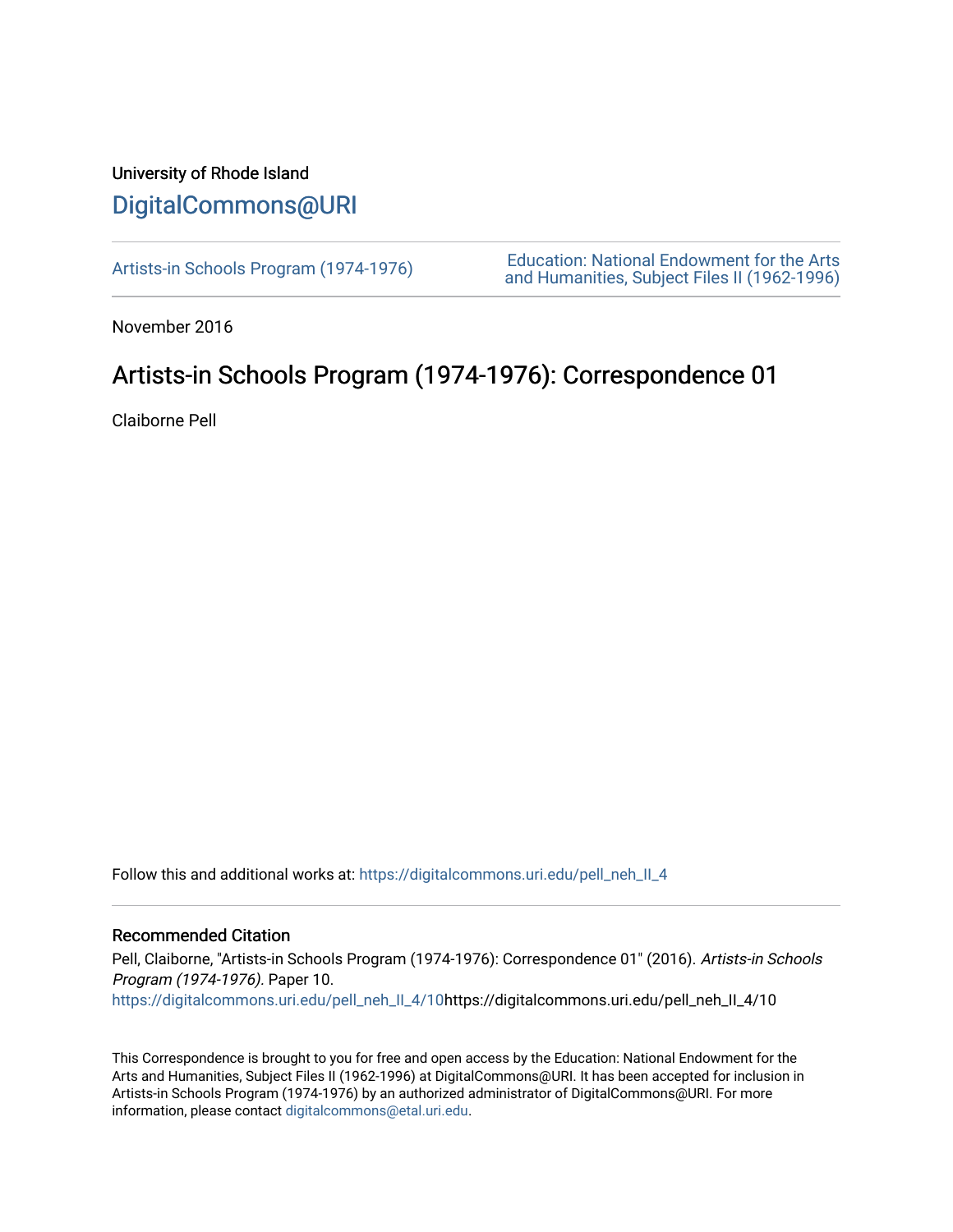Type in Final

Mr. President:

As Chairman of the conferees on H.R.  $12838$ , are amended by by our Semite bill S. 3440, The Conference Report

on the reauthorization of the Arts and Humanities legislation. We have had a lengthy conference. We have had to consider certain new provisions in the legislation very carefully. Thet me especially commend at this time my House who spent long hours with us on the development colleagues of this legislation. In particular, let me commend Representatives Carl D. Perkins, Chairman of the House Committee on Education and Labor, John Brademas, Chairman of the Select Subcommittee on Education and Albert H. Quie, the ranking minority member.

I have taken great satisfaction in my chairmanship of the Senate Special Subcommittee on Arts and Humanities since its inception more than 12 years ago. Working with me through all these years is the real pioneer of legislation to support the arts in our country. Once again, his assistance and wisdom has proved of enormous value.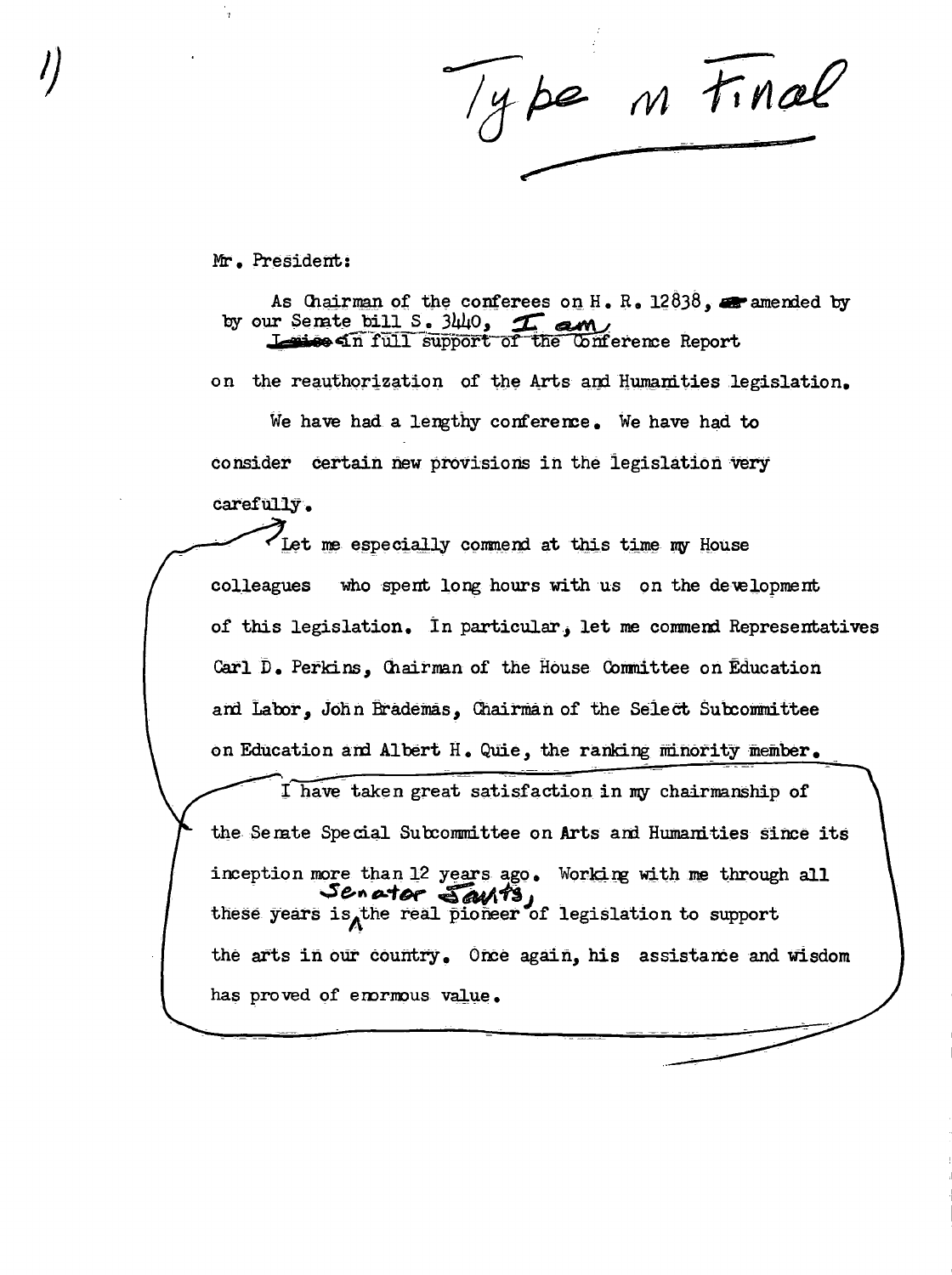The legislation *tenkesemerikanskam* provides for important new initiatives within the broad areas of the arts and the humanities.

Involved is a new program to assist our nation's museums. I have been working on this legislation for the past five years, and I am delighted that its purposes have at last been realized.

We have provided for both the Arts Endowment and the opportunities Humanities Endowment /to undertake new challenge grant programs. 50 That so that the federal investment can be maximized and added, and can be much needed. non-federal support generated by in response to more imaginative uses of the federal catalyst dollar. Kth respect to the Humanities, we have given emphasis to a challenge program which will focus on how best we can examine and renew our own democratic principles -- as we move forward from a bicentennial year to a more substantive application of the true meaning of this year of celebration to our nation's future. and relevance to the legislation This broader view of the bicentermial and its meaning, . is particularly attributable to imitiatives taken by Senator Javits.

I heartily applaud these initiatives and look forward to a full implementation of their purposes by the Humanities Endowment.

I am very pleased that this legislation also opens up new opportunities and challenges for the Humanities with respect The Great renes to State programs. The exem Provilled Da the development of the Arts have been the State Arts councils hes house served as es an example to be followed. The legislation provieds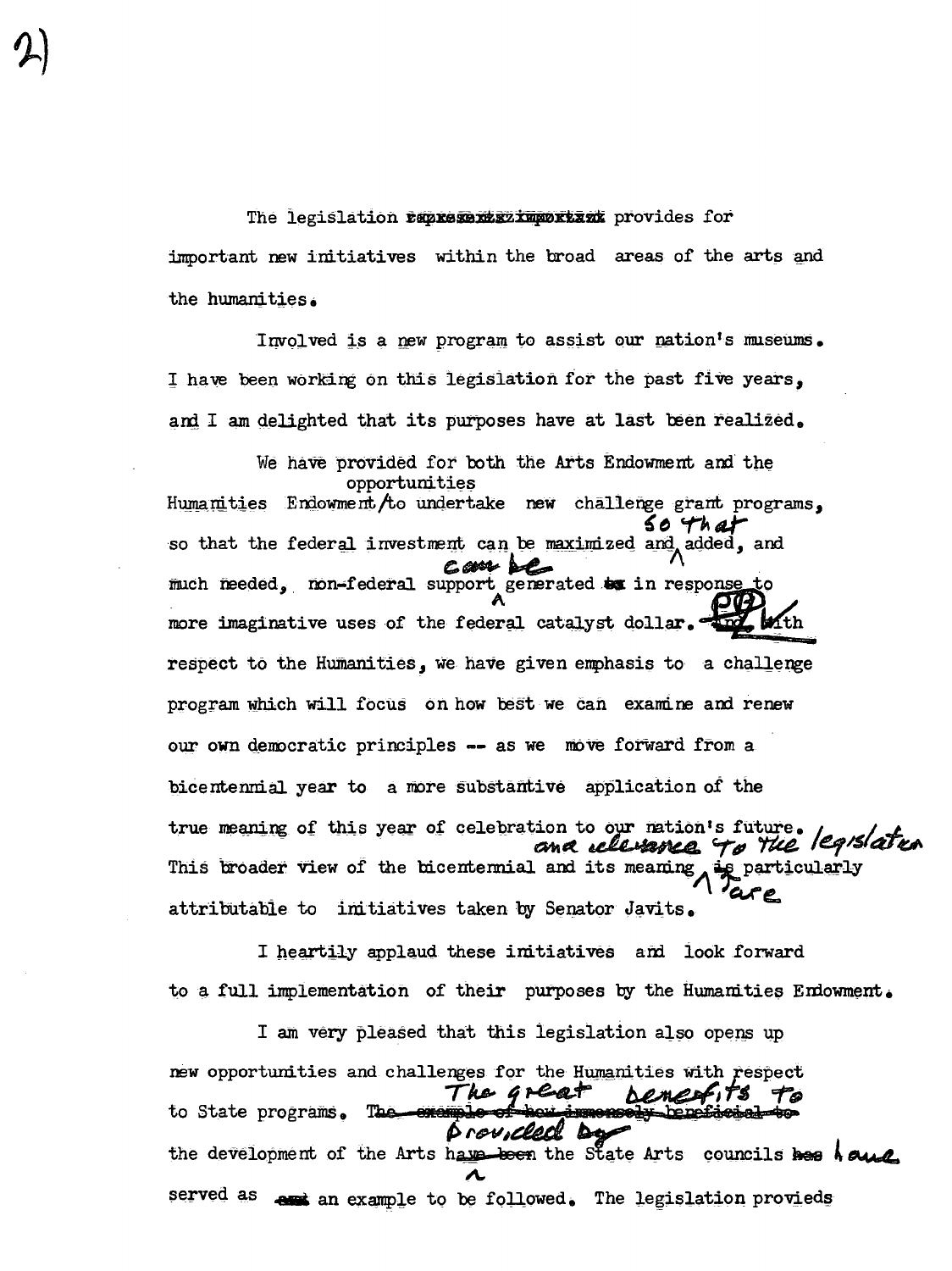new incentives to expand the Humanities programs in each of our States. It opens up new opportunities for a real partnership between Federal and State governments. with the purpose of giving the Humanities Endowment an opportunity to make a more vital contribution to American life.amix I have been working for many years to bring the Humanities more into the mainstream of our democratic process and I am indeed pleased that we are working constructively toward such important goals.

Finally, let me members emphasize that special, bicentennial-related photographic and film project, so that we will have -- with full State involvement and their expressed enthusiasm -- a portrati of our country as we enter our third century. Such a portrait has not been made since the 1930's, some 40 years ago. Many months ago the Senator from Minnesota (Mr. MONDALE) suggested this project, which was developed through detailed hearings and a compromise agreement by the conferees.

Only modest funds are provided, but I believe they will produce excellent results. And I am pleased, too, that a Senate provision to place some emphasis on the values of the arts in education was -- again in modest measure -- retained.